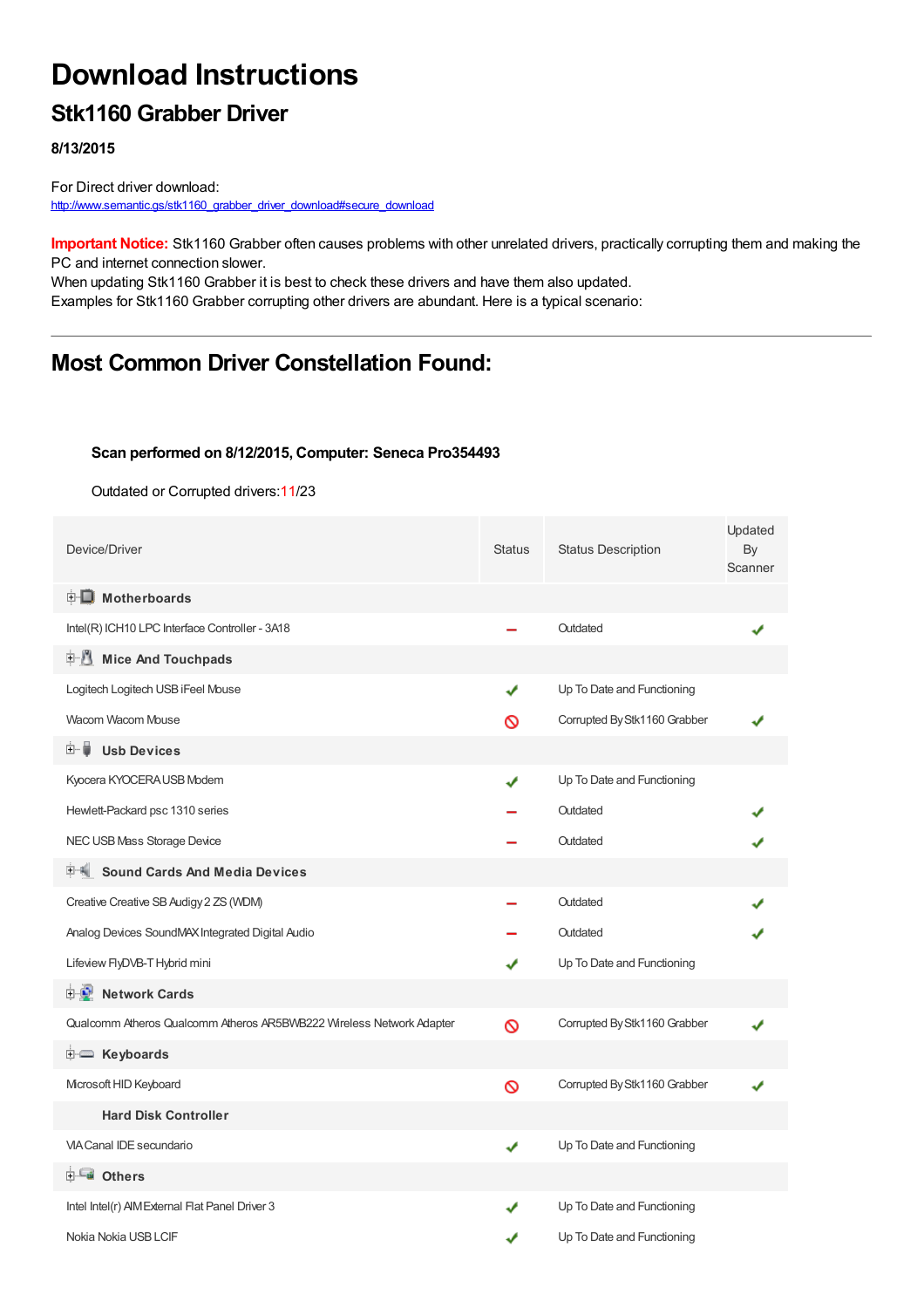| ULi Intel(R) 82801DB/DBMUSB 2.0 Enhanced Host Controller - 24CD         | ര            | Corrupted By Stk1160 Grabber |  |
|-------------------------------------------------------------------------|--------------|------------------------------|--|
| Validity Sensors Validity Sensors (WBF) (PID=0018)                      | ✔            | Up To Date and Functioning   |  |
| Intel(R) 82801EB Ultra ATA Storage Controllers - 24D1                   | ✔            | Up To Date and Functioning   |  |
| 由心<br><b>Cameras, Webcams And Scanners</b>                              |              |                              |  |
| EPSON EPSON Stylus CX6400                                               | ര            | Corrupted By Stk1160 Grabber |  |
| Video Cards                                                             |              |                              |  |
| Intel(R) 82945G Express Chipset Family (Mcrosoft Corporation - WDDM1.0) | J            | Up To Date and Functioning   |  |
| input Devices                                                           |              |                              |  |
| Logitech USB-HID (Human Interface Device)                               | ✔            | Up To Date and Functioning   |  |
| <b>E-TP</b> Port Devices                                                |              |                              |  |
| Huawei Vodafone Mobile Broadband Secondary Port Modem (Huawei) (COM28)  | ര            | Corrupted By Stk1160 Grabber |  |
| <b>D</b> Monitors                                                       |              |                              |  |
| Sony Digital Flat Panel (1024x768)                                      | $\checkmark$ | Up To Date and Functioning   |  |
| 中国 Mobile Phones And Portable Devices                                   |              |                              |  |
| <b>Acer NOKIA</b>                                                       | $\checkmark$ | Up To Date and Functioning   |  |

## **Stk1160 Grabber Driver Models:**

| <b>Driver Model</b>             | <b>Original Upload</b><br><b>Date</b> | Last<br><b>Modification</b> | <b>Driver File</b>                | <b>File</b><br><b>Size</b> | <b>Most Compatible</b><br><b>Computer Model</b> | <b>Availabilty To</b><br><b>Scanner</b> |
|---------------------------------|---------------------------------------|-----------------------------|-----------------------------------|----------------------------|-------------------------------------------------|-----------------------------------------|
| Stk1160 Grabber<br>1.192.13     | 1/14/2015                             | 8/9/2015                    | x-1.192.13.exe                    |                            | 217kb HP Pavilion dv6000,                       | ✔                                       |
| Stk1160 Grabber<br>62478        | 10/4/2014                             | 8/5/2015                    | stk1160_grabber-<br>62478.exe     |                            | 160kb HPP6-2202el,                              | ✔                                       |
| Stk1160 Grabber 3828 11/15/2014 |                                       | 8/4/2015                    | mlalzf-3828.exe                   | 82kb                       | Medion X781X/X782X,                             | J                                       |
| Stk1160 Grabber<br>1.13386      | 10/21/2014                            | 8/6/2015                    | $-1.13386$ .exe                   | 114kb                      | Toshiba Dynabook T350/56ARD,                    |                                         |
| Stk1160 Grabber<br>62271.1      | 8/17/2014                             | 8/6/2015                    | tjvbv-62271.1.exe                 |                            | 153kb HPKJ417AA-AB4 s3480d,                     |                                         |
| Stk1160 Grabber<br>M31.1784     | 2/3/2015                              | 8/3/2015                    | stk1160 grabber-<br>m31.1784.exe  |                            | 106kb NEC PC-LL770HG,                           |                                         |
| Stk1160 Grabber<br>601.162.1    | 8/22/2014                             | 8/1/2015                    | stk1160 grabber-<br>601.162.1.exe |                            | 178kb HPKJ417AA-AB4 s3480d,                     | ✔                                       |
| Stk1160 Grabber<br>41.1661.1    | 10/28/2014                            | 8/2/2015                    | stk1160 grabber-<br>41.1661.1.exe | 194kb                      | Compaq NY574AA-ABM CQ5205LA,                    | ✔                                       |
| Stk1160 Grabber<br>1.13332.1    | 12/13/2014                            | 8/8/2015                    | sglzbdasv-1.13332.1.exe           |                            | 124kb HPFJ377AA-ABFa6538.f,                     | ✔                                       |
| Stk1160 Grabber<br>81.1040      | 8/4/2014                              | 8/5/2015                    | stk1160 grabber-<br>81.1040.exe   | 183kb                      | Toshiba Satellite C850-B124,                    |                                         |
| Stk1160 Grabber<br>33474        | 8/21/2014                             | 8/8/2015                    | stk1160 grabber-<br>33474.exe     | 133kb                      | AOpen MP65,                                     | ✔                                       |
| Stk1160 Grabber<br>332.180      | 9/9/2014                              | 8/9/2015                    | stk1160 grabber-<br>332.180.exe   | 34kb                       | Sony VGN-NS72JB W,                              | J                                       |
| Stk1160 Grabber<br>61.1262      | 10/23/2014                            | 8/8/2015                    | stk1160 grabber-<br>61.1262.exe   |                            | 187kb IBM8113WSU,                               | ✔                                       |
| Stk1160 Grabber<br>32893        | 11/25/2014                            | 8/6/2015                    | stk1160 grabber-<br>32893.exe     | 127kb                      | Sony PCG-K14,                                   | ✔                                       |
| Stk1160 Grabber<br>U2.13307     | 11/6/2014                             | 8/7/2015                    | po-u2.13307.exe                   | 67kb                       | AOpen MP65,                                     | ✔                                       |
| Stk1160 Grabber<br>L70480       | 1/19/2015                             | 8/3/2015                    | stk1160_grabber-<br>I70480.exe    |                            | 187kb Sony VGN-NS38M P.                         | ✔                                       |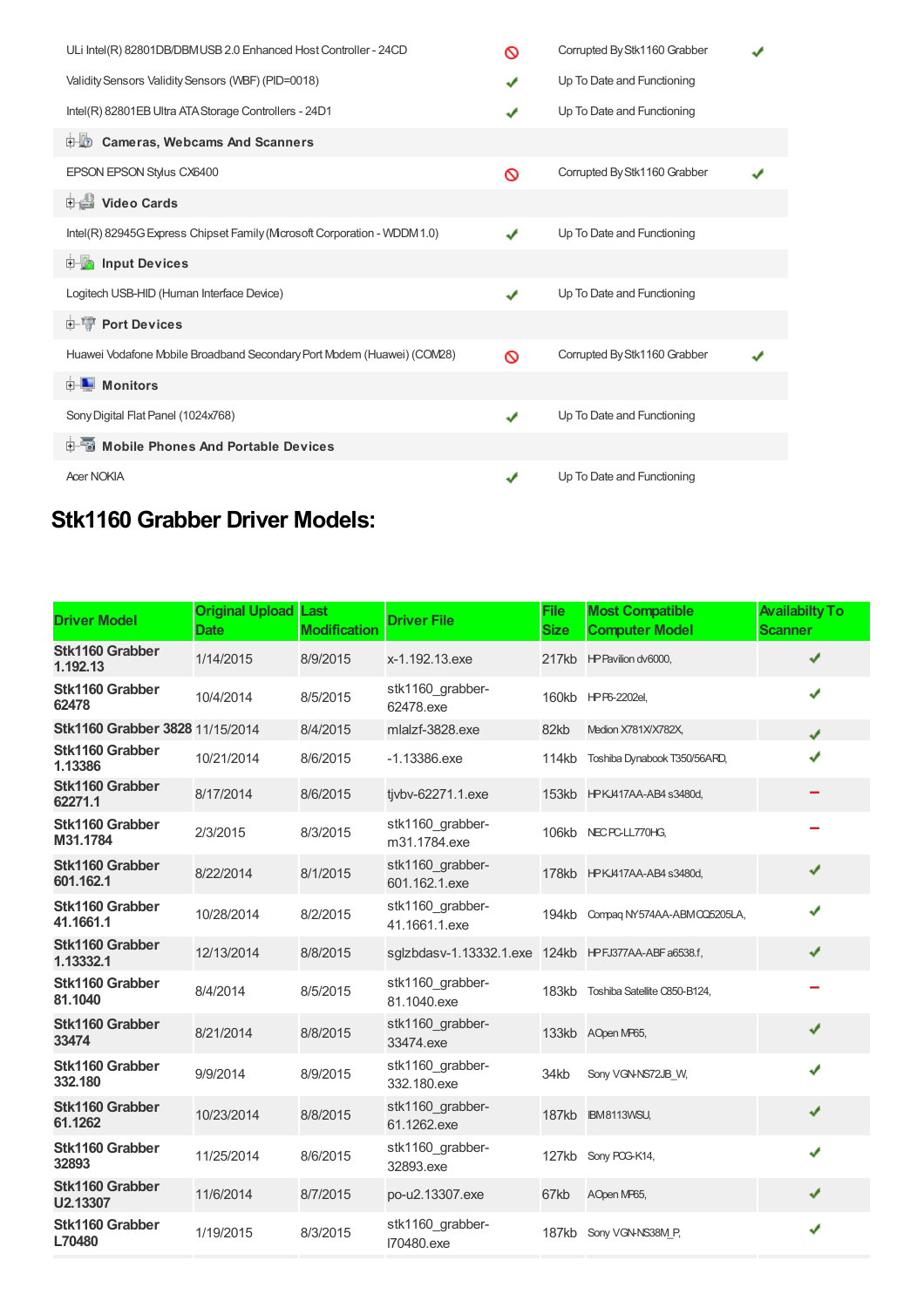| Stk1160 Grabber<br>V8381.16      | 1/16/2015  | 8/9/2015 | stk1160 grabber-<br>v8381.16.exe    |       | 216kb Gateway GT5042j,                         | ✔ |
|----------------------------------|------------|----------|-------------------------------------|-------|------------------------------------------------|---|
| Stk1160 Grabber<br>L40641.1      | 11/30/2014 | 8/6/2015 | stk1160 grabber-<br>I40641.1.exe    | 172kb | <b>TRADING-PC DATASTATION ACTIV</b><br>SERIES, |   |
| Stk1160 Grabber<br>1.12377       | 10/5/2014  | 8/5/2015 | stk1160_grabber-<br>1.12377.exe     | 52kb  | Sony VGN-FJ78SP_W,                             | ✔ |
| Stk1160 Grabber<br>M1.12781.1    | 8/5/2014   | 8/7/2015 | stk1160_grabber-<br>m1.12781.1.exe  |       | 212kb HPPL494AA-B14 t760.be,                   | ✔ |
| Stk1160 Grabber<br>31.102.13     | 10/24/2014 | 8/8/2015 | stk1160_grabber-<br>31.102.13.exe   |       | 105kb ECS SMACKER II-MS300,                    | ✔ |
| Stk1160 Grabber<br>331.12.12     | 9/26/2014  | 8/5/2015 | stk1160_grabber-<br>331.12.12.exe   |       | 206kb HPGJ474AA-ABA s3100,                     | ✔ |
| Stk1160 Grabber<br>A82668        | 1/20/2015  | 8/3/2015 | stk1160_grabber-<br>a82668.exe      |       | 130kb HPHP500 Notebook PC,                     | ✔ |
| Stk1160 Grabber<br>R80642.1      | 12/16/2014 | 8/4/2015 | stk1160_grabber-<br>r80642.1.exe    |       | 208kb Sony SVF15N1B4E,                         | ✔ |
| Stk1160 Grabber<br>81.1946       | 12/29/2014 | 8/8/2015 | stk1160 grabber-<br>81.1946.exe     | 70kb  | HPKN472AA-ACB a6421.ru,                        | ✔ |
| Stk1160 Grabber<br>802.12.11.1   | 2/2/2015   | 8/5/2015 | stk1160_grabber-<br>802.12.11.1.exe |       | 211kb Fujitsu FM/LRA70,                        | ✔ |
| Stk1160 Grabber 923              | 11/21/2014 | 8/2/2015 | sd-923.exe                          | 163kb | Cybernet Manufacturing DeskBook,               | ✔ |
| Stk1160 Grabber<br>71.1962.1     | 7/30/2014  | 8/6/2015 | stk1160 grabber-<br>71.1962.1.exe   | 207kb | <b>IBM8115KUT,</b>                             |   |
| <b>Stk1160 Grabber</b><br>R23096 | 1/1/2015   | 8/2/2015 | stk1160_grabber-<br>r23096.exe      | 52kb  | HPHP Eite 7000 Mcrotowe,                       | ✔ |
| Stk1160 Grabber<br>6261.17       | 11/28/2014 | 8/3/2015 | stk1160 grabber-<br>6261.17.exe     | 69kb  | HP Presario 2500,                              | ✔ |
| Stk1160 Grabber<br>4362.11.1     | 12/5/2014  | 8/1/2015 | stk1160 grabber-<br>4362.11.1.exe   |       | 132kb Panasonic CF-53AAC34ZG,                  | ✔ |
| Stk1160 Grabber<br>X32933        | 9/24/2014  | 8/2/2015 | stk1160_grabber-<br>x32933.exe      | 80kb  | <b>IBM8183Z2C,</b>                             | ✔ |
| Stk1160 Grabber<br>Y321.122.1    | 12/20/2014 | 8/4/2015 | stk1160_grabber-<br>y321.122.1.exe  | 80kb  | HPNO047AA-ABUs3714uk,                          | ✔ |
| Stk1160 Grabber<br>43342.1       | 10/9/2014  | 8/3/2015 | stk1160 grabber-<br>43342.1.exe     | 73kb  | HPHP compagnx7000,                             | ✔ |
| Stk1160 Grabber<br>73489         | 8/17/2014  | 8/3/2015 | stk1160_grabber-<br>73489.exe       |       | 213kb HPHPG60 Notebook PC,                     | ✔ |
| Stk1160 Grabber<br>B1.13672      | 12/15/2014 | 8/5/2015 | stk1160_grabber-<br>b1.13672.exe    | 94kb  | Acer TravelMate 8531,                          | ✔ |
| Stk1160 Grabber<br>V2.102.122    | 10/17/2014 | 8/5/2015 | apqmou-v2.102.122.exe               |       | 182kb Toshiba SATELLITE C855-1WU,              | ✔ |
| Stk1160 Grabber<br>21.12         | 12/9/2014  | 8/8/2015 | stk1160_grabber-<br>21.12.exe       |       | 175kb Sony PCV-RS221,                          | ✔ |

### **Typical Driver constellation for scanned computers:**

### **Data derived from 1105 scans made on these 422 computers from 10/23/2014 to 7/31/2015:**

Toshiba TECRAR10, Gateway GM5485H, BenQ Joybook T31, HP HPE-531sc, HP DK320A-ABAA206X, NEC PC-LL550KG1J, HP 810-150se, Panasonic CF-W2FW6AXR, Sony VGN-UX90S, LG R560-U.ABLGL, HP CQ2803ESm, Gigabyte G31M-ES2C, HP GL333AA-ABZ m8160.it, HP FL379AA-UUZ m9480ch, HP 700-015eg, LGT1-5224A3, LGX110-L.A7SPE, Acer Veriton 5800FX,GatewaySX2360, Acer Extensa 5635G,HPHPEliteBook 8530w, IBMSystem x3550 M3 -[7944PAA, Fujitsu PRIMERGYTX300 S3,HPGS210AA-ABVdx2290MT, LGE300-A.C28BC1, SonyPCV-HS80B,HPFK861AA-AB0 a6625tw,HPVG123AA-ABFp6127f, IBM84822RU,HP HPPavilion g6-1a45ca, PanasonicCF-51CCKDRBE, IBMSystem x3650 M3 -[7945K4G, LGR510-L.C2O1Z,GatewayP-6317 HSN, ARIMAW651DI, LGLW75-SGGV3, Sony VPCEB15FA, Sony PCG-Z1XMP, Compaq RK531AA-ABG SR1985AN AP680, Lenovo ThinkPad R500, NEC DT000024, HP KT394AA-AB4 S3580D, Sony VPCSA4AGX, SonyVPCF13XFX,HPKT394AA-AB4 S3580D, SonyVGN-CR313H\_B,NECPC-VJ27MBZDG,NECVERSAE3100 NN780248559,HPAZ205AAR-ABA p6300z, NEC PC-LL550KJ1K, Packard Bell Imedia S3250, HP HPE-310t, Shuttle XP400, HP P7-1106, Acer Aspire E5-511P, Sony SVE15136CNS, Panasonic CF-19MH207NW,NECPC-VT1000J6FD, SonyVGN-FZ290FU, M&AMADB43LD, LGR490-K.ARCRE1, SonyVGN-Z91DS, PanasonicCF-19FDGCFWG, Sony VGNFW590GJB, Sony VPCW21Z1E, Fujitsu CLW8GAG1D, HP VC893AA-ABFs5108f, Compaq DQ119A-ABZS5400ITIT340, Intel S3420GPC, Sony VGN-SR430J, HP23c010,HPHPPavilion dv2000, SonyVGN-FS115ZR, Lenovo A619137,Compaq AU852AA-ABMCQ5216LA, SonyVGN-SZ57SN\_C, Fujitsu FMVNA1S3E,NECPC-MJ30VEZE1,NECPC-LL770BD, LGS1-P655R1,HPHPEliteBook 8560w,HPVS417AA-ABFs5224f, SonyVPCEH18FK, SonyVGC-LA83DB, EDsys EPROI5120W7P, Lenovo ThinkPad X1, HP Pavilion zx5000, LG Z1-B821P1, Toshiba SATELLITE C670-13Q, HP 800-090jp, EMachines J4492, NEC PC-MJ29MLZZ1BSG, HP FQ641AA-AC4 s3715b, Toshiba SATELLITE C855-18G, Fujitsu FMVXN6EG2Z, Lenovo 3000 J100 Desktop, SIEMENS SIMATIC IPC647C PROFINET, Notebook MIM2320, HF RY873AAR-ABAa6028x, Sony VPCF13FGX, Crea NW SERIES, Fujitsu D3061-A1, Lenovo Lenovo G470, HP Compaq 6200 Pro SFF PC, Lenovo ThinkCentre M58p, HP HPE-310t, HP HP Compaq 8200 Elite CM, HP KQ260AAAC4 a6540b, MSI MS-9A45, Panasonic CF-R8EWBAAP, NEC PC-LL700GD, NEC NEC POWERMATE S2100-006, Lenovo ThinkCentre M78, Compaq KY775AA-AB1 CQ3010KL, Gigabyte 7GEWH, Gericom Phantom, Sony VGN-CR363, Gigabyte 7GEWH, HP GB290AA-AB5 m8088hk, ATCOMFOROFFICEI10 SI, Sweetwater Sound CS250, SonyVGN-NS31S\_S,HPHPE-355uk, Lenovo 6463WWF, Toshiba Satego P100, Toshiba Dynabook